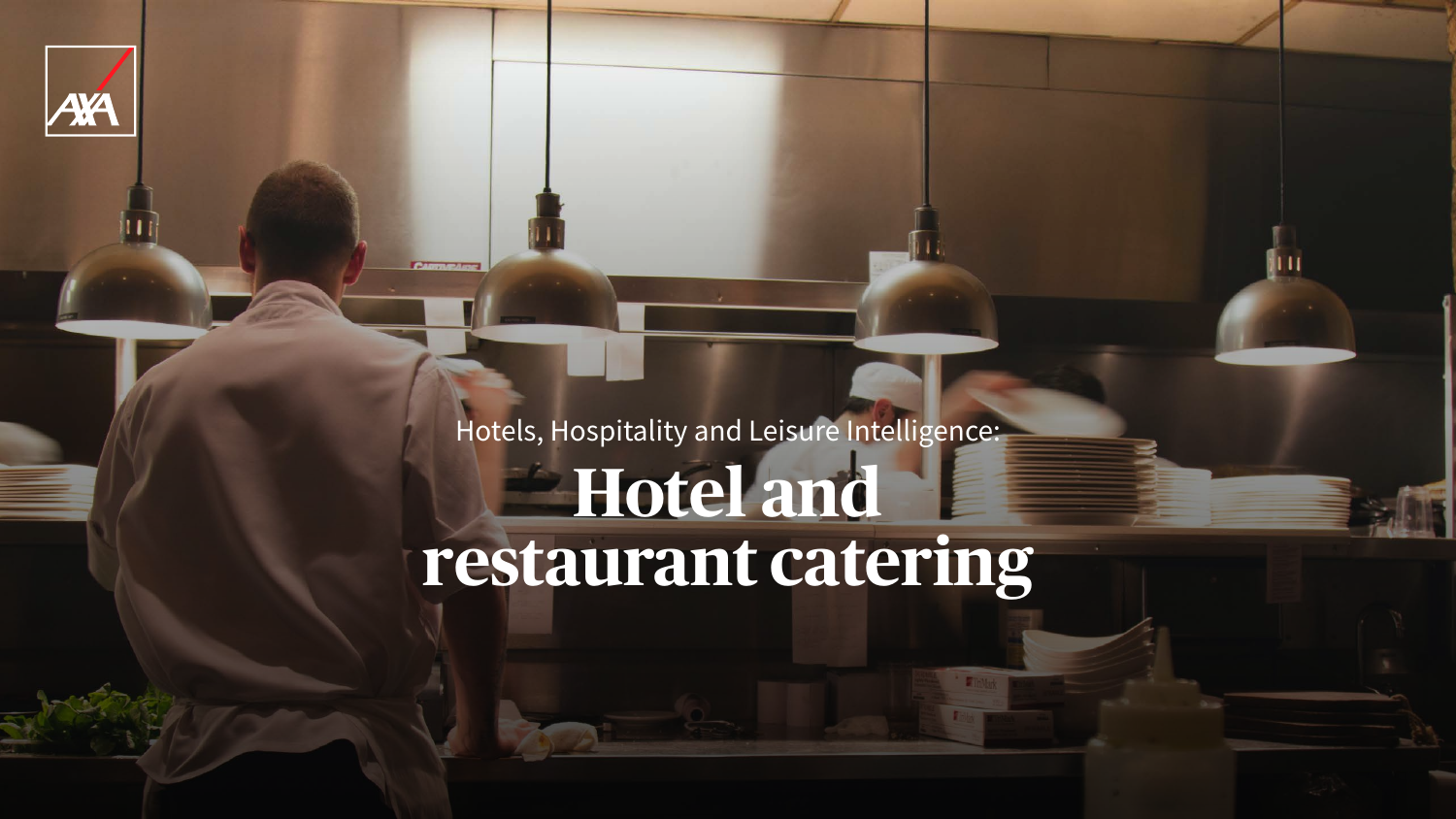We know that your clients take risk management seriously and that it plays a key role in the service you offer. We've produced this guide to highlight the controls and prevention measures your clients can take to help reduce the risks associated with catering in the hospitality sector.



## **Operational Processes**

#### **Operational Processes**

Risk Features

Material Damage and Business Interruption Hazards

2

### **Trade overview**

#### **Process**

One of the greatest exposures associated with the hospitality sector is catering. Hotels, restaurants and pubs cater for a variety of cuisines and a host of different cooking methods. Fire and food hygiene are significant risks, as well as front of house slips and trips, particularly for customers.

The overheating of oils and fats can cause kitchen fires. Fire can spread rapidly via the kitchen extract ducting system which can result in a significant loss. The build-up of fats and oils is part of the issue and highlights the need for a good cleaning and maintenance regime within the kitchen.

Allergens and hygiene issues are essential considerations in food preparation which come with serious consequences for the safety of customers.

Slips and trips in self-serve areas and from general spillages are regular sources of insurance claims with changes in floor level and poor-quality lighting leading to potential injury.

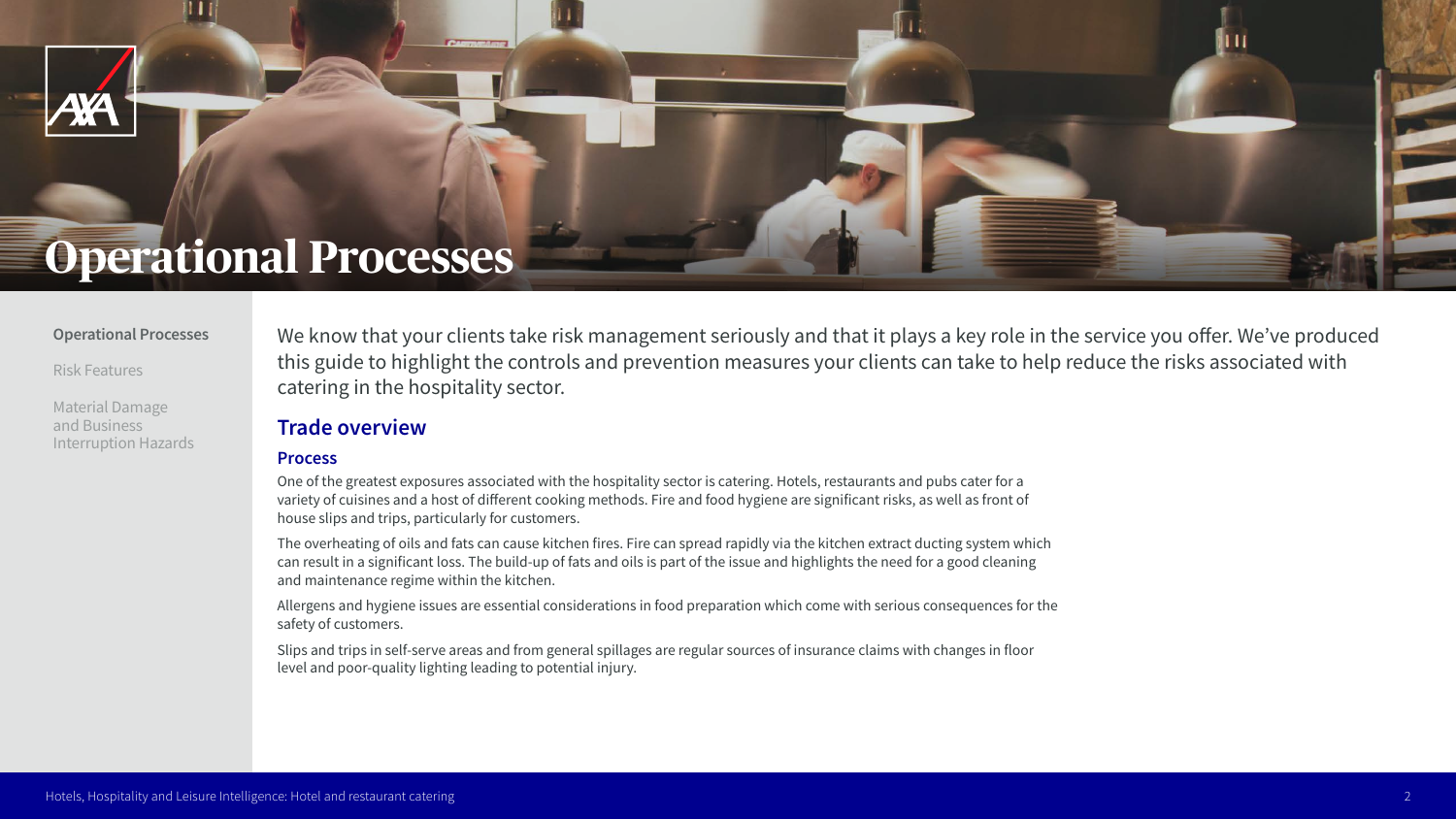#### **Business Interruption**

Reputation is a major consideration in this sector. Media reports of incidents are quick to circulate which can drive away customers, many of whom will never return making re-starts difficult for all but the largest chains. It remains essential that business owners, in the immediate aftermath of an incident, put out positive messages quickly to provide confidence and reassurance. Social media can help in building a story that customers can buy into and support.

Location can impact on a restaurant or pub's ability to restart quickly, especially if the business is seasonal in tourist areas. Remote locations mean access to specialist contractors and transporting of materials can be challenging. Listed properties can extend the rebuild period.

Another consideration is the loss of key staff such as a Head Chef, if the premises are closed for an extended period.

#### **Public and Products Liability**

Key hazards relating to public and product liability are slips, trips, falls and food hygiene related issues. Loss of reputation will be of great concern to any hospitality business. A Hazard Analysis and Critical Control Points (HACCP) control system should be in place to control food safety and to manage storage, handling and preparation. 'Clean as you go' policies must be in place, both back and front of house, to prevent slips, trips and falls.

In addition, the premises layout should be closely considered at the design stage (such as during refurbishment) to ensure any changes in floor level don't introduce an increased risk. Adequate lighting should be provided to help ensure employees and customers can move safely around the premises. Such considerations are particularly relevant for fire safety and evacuation. It's essential that an adequate fire risk assessment is undertaken and regularly updated to take account of the overnight accommodation provided. Regular maintenance and testing of fire alarm systems and other control measures must be completed and recorded.







## **Risk Features**

#### Manufacturing Processes

#### **Risk Features**

Material Damage and Business Interruption Hazards

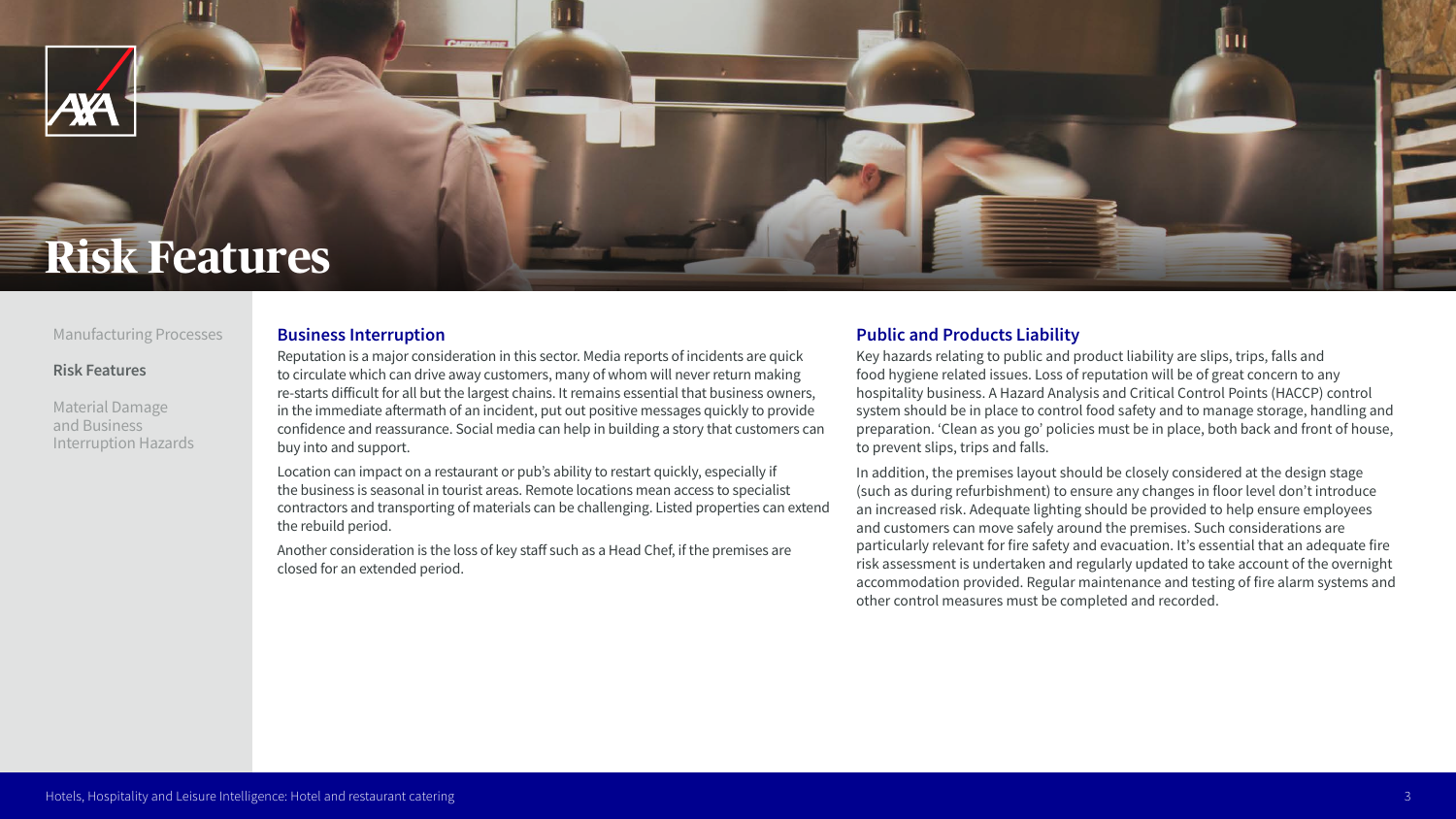

#### Manufacturing Processes

#### **Risk Features**

Material Damage and Business Interruption Hazards



## **Risk Features**

#### **Material Damage**

The maximum safe cooking temperature with oils is around 205°C and cooking is typically done at lower temperatures. However, a small increase to around 230°C can cause flammable vapours to be produced. Spontaneous ignition can occur between 310°C and 360°C. As the oil ages with use (and darkens in colour through oxidation), the lower the safe working temperatures need to be. Clearly, regular oil changes are essential, as are the use of temperature thermostats and non-resettable safety cut out devices, which should be regularly tested.

Fire risk in kitchens isn't limited to deep fat fryers. Salamander grills and char broilers also generate high levels of oil and grease.

A build-up of fats, oil and grease (FOG) can accumulate on cooker canopies, filters or baffles and internal surfaces of plenums and the extract ducting system. Baffles and filters should typically be cleaned weekly, but ducting will need specialist contractors to determine the frequency of cleaning based on the grease layer depth, which is directly influenced by the number of hours and type of cooking undertaken. The resulting cleaning frequency can vary from once a year to monthly in some severe cases.

Installing a suitably designed and approved fire suppression system for commercial kitchens will provide an effective solution to a cooking fire. Wet chemical systems deploy automatically over the cooking appliances (or manually if a faster response is safe to release) with clean up in hours, not days. Activation of the system should be linked to automatic shutdown of the cooking equipment gas or electricity supply.

This, however, cannot be a substitute for a good cleaning regime, rather it supports an integrated method of protection.

#### **Employers Liability**

Main casualty hazards for catering include cuts, burns, slips, trips, falls and manual handling injuries. These can be divided into back and front of house, however proper staff training and appropriate work wear and footwear are considered essential to prevent most issues. Training provided to employees should include good manual handling techniques, food safety and hygiene, glass and cleaning policies. Other features to be aware of are lone working and violence or abuse of staff. Sound procedures need to be established and communicated to protect those at risk.





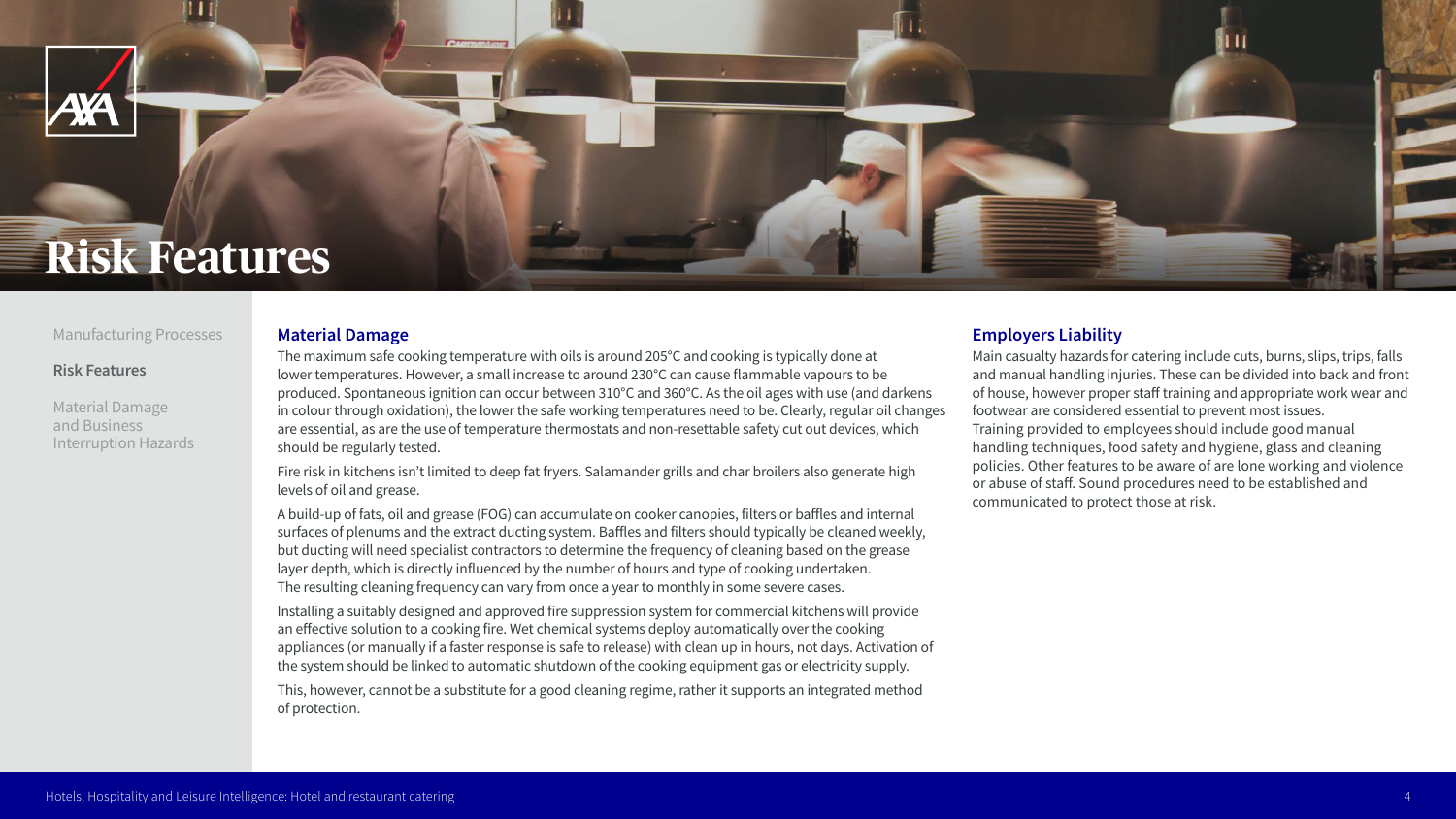| <b>Hazard</b>                                                  | <b>Control</b>                                                                                                                                                                                                                                                                                                                                                    |
|----------------------------------------------------------------|-------------------------------------------------------------------------------------------------------------------------------------------------------------------------------------------------------------------------------------------------------------------------------------------------------------------------------------------------------------------|
| Overheating of oils/fats.                                      | Training of staff.<br>Work within the safe temperatu<br>■<br>Thermostatic controls and a no<br>■<br>temperature cut out devices sh<br>Regular oil replacements are es<br>П<br>should be addressed promptly.<br>No unattended processes.<br>П<br>Provision of fire blanket and Cla<br>■<br>Installation and ongoing mainter<br>■<br>suppression system (or similar |
| Build-up of grease on baffles, filters and<br>within ductwork. | Weekly cleaning of grease baffle<br>П<br>Deep clean of the full length of<br>п<br>at 3, 6 or 12 month intervals, de<br>in accordance with Standard TF<br><b>Management of Grease Accumu</b><br><b>Extract Systems.</b>                                                                                                                                            |

The tables below highlight some specific hazards present in catering environments, along with the associated controls which will help prevent major loss of physical property. Generic risks resulting from arson, electrical sources and waste are not mentioned here.

#### **Features always present**



#### Manufacturing Processes

#### Risk Features

**Common Material Damage and Business Interruption Hazards**



# **Common Material Damage and Business Interruption Hazards**

ure range.

ion-resettable high hould be used.

essential and spillages

lass F fire extinguisher. tenance of Ansul R102 fire  $rapproved$  system).

fles or filters.

f kitchen extraction system lepending on usage R19 Grease: Fire Risk ulation within Kitchen

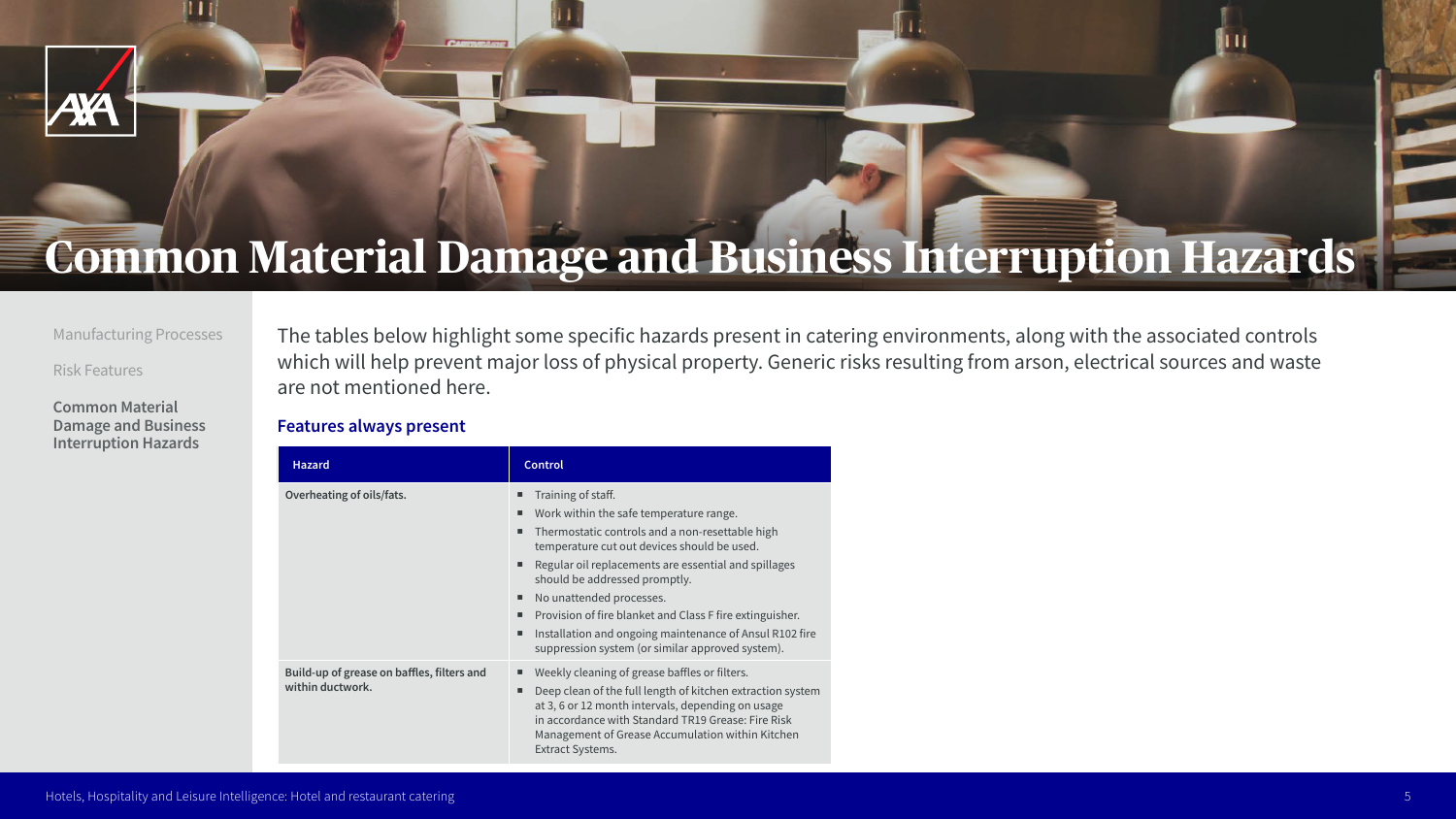| <b>Hazard</b>                                                                                                | <b>Control</b>                                                                                          |
|--------------------------------------------------------------------------------------------------------------|---------------------------------------------------------------------------------------------------------|
| Poor waste management.                                                                                       | Waste receptacles to be stored a<br>(ideally 10 metres).                                                |
| Ignition of flambé lamps.                                                                                    | Potential for ignition if the lamp<br>with flammable vapour. Don't re<br>cartridge indoors.             |
| Ignition of tandoori clay ovens.                                                                             | Ensure ovens are CE marked, ha<br>flame failure shut off.                                               |
| High fire risk buildings such as those<br>constructed with lightweight timber frame<br>or modular buildings. | Consider the construction as ex<br>passes through the wall or roof.<br>Fire rated ducting should be use |

#### **Features sometimes present**



#### Manufacturing Processes

Risk Features

**Common Material Damage and Business Interruption Hazards**



# **Common Material Damage and Business Interruption Hazards**

ed as far away as possible

**Ignition in Figure 1** it refuel or change

have electric ignition and

extract ducting used.

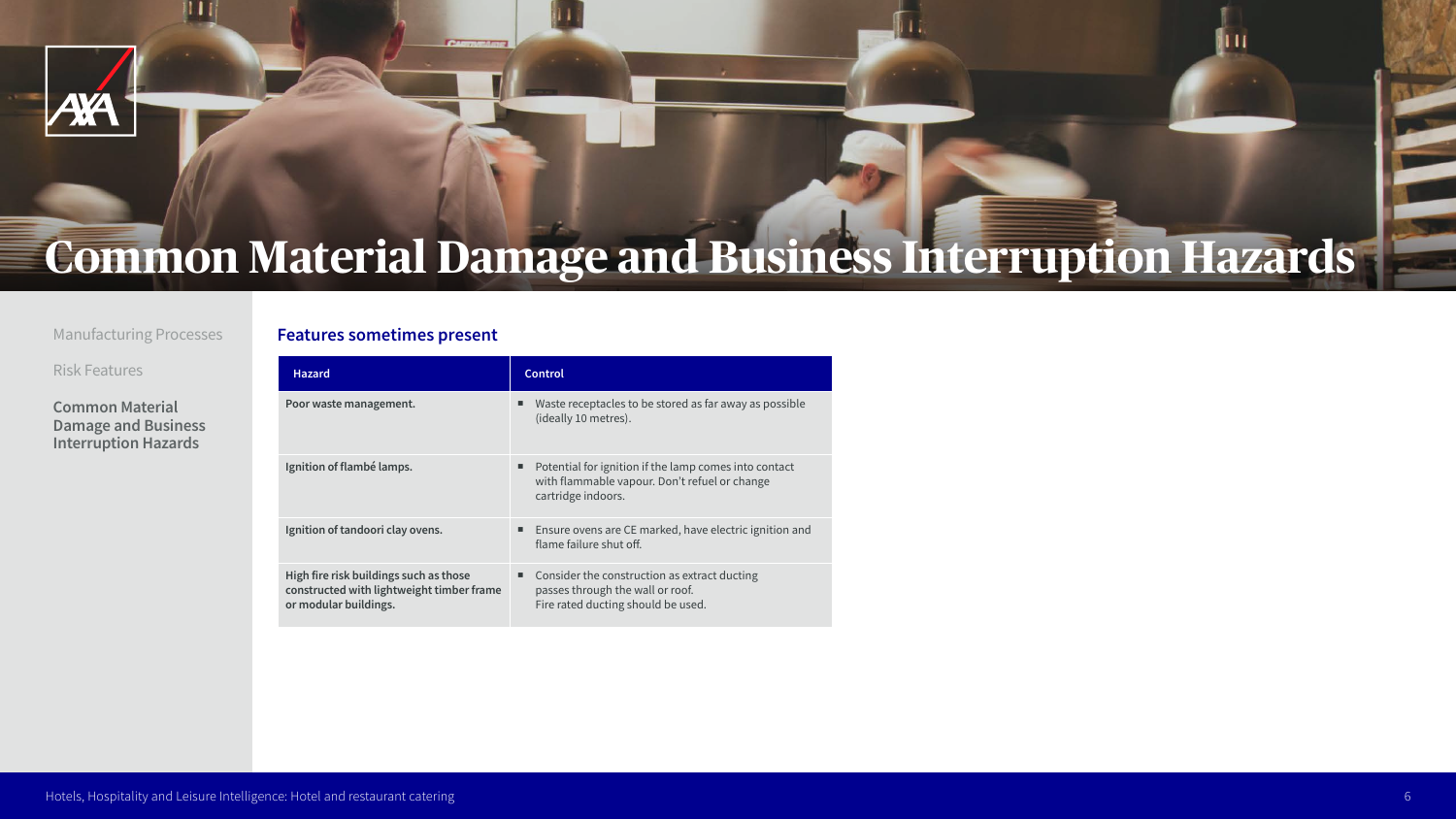| <b>Hazard</b>                                            | Control                                                                                                                                                                                                                                                                             |
|----------------------------------------------------------|-------------------------------------------------------------------------------------------------------------------------------------------------------------------------------------------------------------------------------------------------------------------------------------|
| Burns, cuts, slips, trips, falls and<br>manual handling. | Only trained staff to operate in kitchen areas. Training<br>should be documented.<br>Floor surfaces to be maintained in good condition with a<br>ш<br>'clean as you go' policy enforced and monitored.<br>Issue of non-slip footwear for staff is considered a<br>positive feature. |
| Risk of fire.                                            | Fire risk assessment completed.<br>Staff trained and fire drills completed and reviewed.<br>Control systems (e.g. fire alarm) maintained and tested.                                                                                                                                |
| Violence to staff and lone working.                      | Staff training and third-party monitoring and control<br>procedures to be in place.                                                                                                                                                                                                 |

### **Employer's Liability and Public Liability**

| <b>Hazard</b>                                             | Control                                                                                                                                                                                                                                                                                 |
|-----------------------------------------------------------|-----------------------------------------------------------------------------------------------------------------------------------------------------------------------------------------------------------------------------------------------------------------------------------------|
| Third-party slips, trips, and falls at<br>front of house. | Clean as you go policy/monitoring and staff training.                                                                                                                                                                                                                                   |
| Food safety and hygiene.                                  | HACCP policy with prompt investigation following<br>ш<br>complaints / notification.<br>Traceability of food / product.<br>Staff trained to appropriate food safety and<br>ш<br>hygiene levels.<br>Allergen policy and control.<br>Correct food storage arrangements and stock rotation. |
|                                                           |                                                                                                                                                                                                                                                                                         |







#### Manufacturing Processes

Risk Features

**Common Material Damage and Business Interruption Hazards**



# **Common Material Damage and Business Interruption Hazards**

- 
- 
- 
- 
- 
-